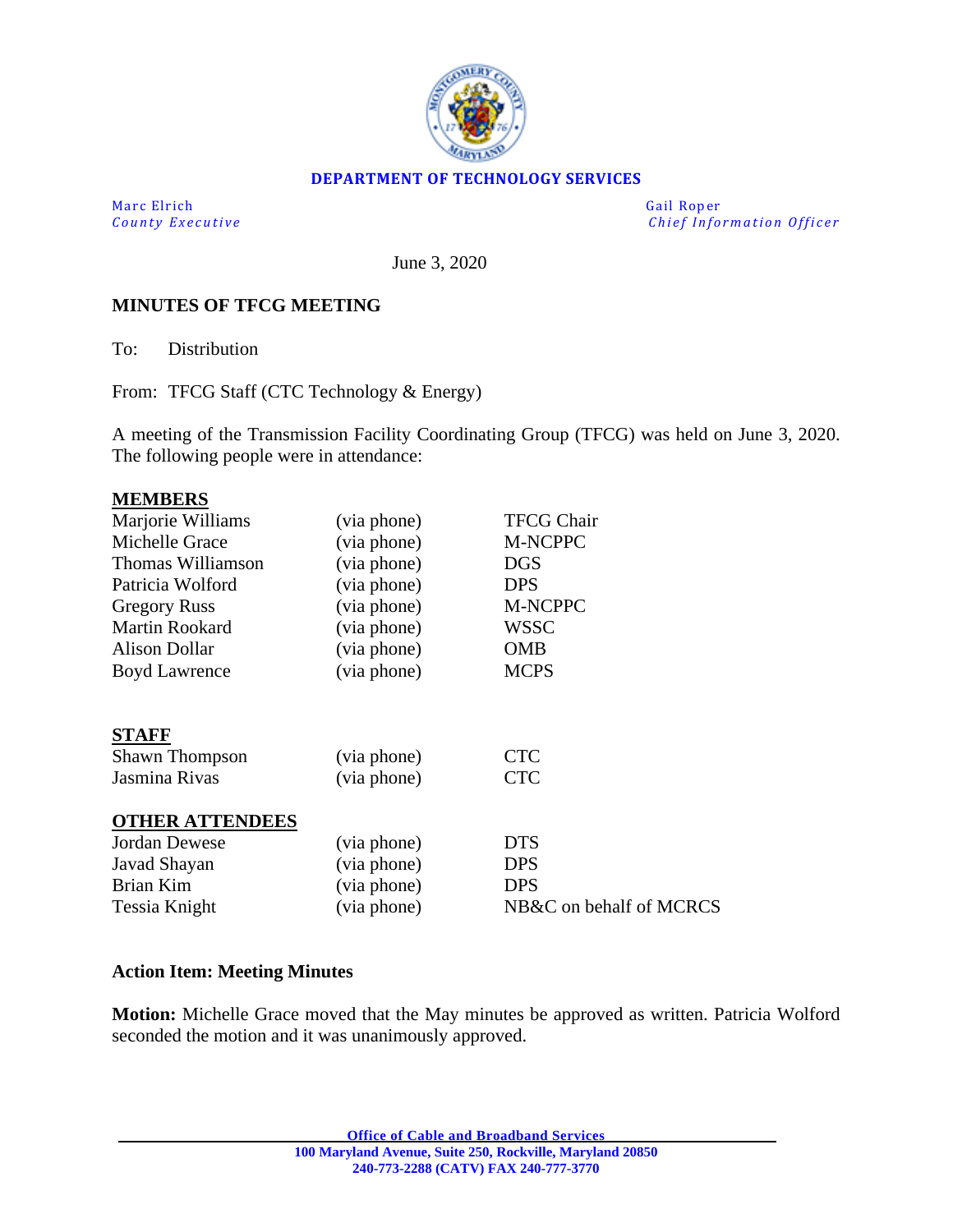Minutes of TFCG Meeting Held June 3, 2020 Page 2 of 7

## **Action Item: Consent Agenda**

## **Consent Agenda**

*1. Application Number:* 2019121056 *Type:* Minor Modification *Received (date):* 12/9/2019

*Revised*: 12/17/2019 *Revised*: 3/26/2020 *Revised*: 4/27/2020 *Revised*: 5/11/2020

*Applicant:* NB&C on Behalf of Verizon

*Site Name/Location:* AT&T Long Line Tower */* 12419 Middlebrook Rd., Germantown *Zoning Standard:* IM-2.5 *Property Owner:* American Tower Inc. *Description:* Add three antennas at 120' on an existing 125' tower. *Tower Coordinator Recommendation:* Recommended. Recommendation is subject to compliance with all applicable laws. [https://montgomerycountytfcg.s3.amazonaws.com/Applications/MC2019121056Applicat](https://montgomerycountytfcg.s3.amazonaws.com/Applications/MC2019121056Application.pdf) [ion.pdf](https://montgomerycountytfcg.s3.amazonaws.com/Applications/MC2019121056Application.pdf)

*2. Application Number:* 2020011065 *Type:* Minor Modification *Received (date):* 1/6/2020 *Revised*: 5/19/2020

*Applicant:* NB&C on Behalf of Verizon

*Site Name/Location:* ShopHouse Kitchen */* 4824 Bethesda Ave., Bethesda

*Zoning Standard:* CRT-2.25 *Property Owner:* Street Retail Inc

*Description:* Remove and replace one RRH and add one antenna at 22'6" on an existing 24' building.

*Tower Coordinator Recommendation:* Recommended. Recommendation is subject to compliance with all applicable laws.

[https://montgomerycountytfcg.s3.amazonaws.com/Applications/MC2020011065Applicat](https://montgomerycountytfcg.s3.amazonaws.com/Applications/MC2020011065Application.pdf) [ion.pdf](https://montgomerycountytfcg.s3.amazonaws.com/Applications/MC2020011065Application.pdf)

*3. Application Number:* 2020011085 *Type:* Minor Modification *Received (date):* 1/20/2020 *Revised*: 5/18/2020

*Applicant:* NB&C on Behalf of Verizon

*Site Name/Location:* Verizon Central Office */* 8670 Georgia Ave, Silver Spring *Zoning Standard:* CR-5.0 *Property Owner:* Verizon Central Office

*Description:* Remove nine antennas and three RRHs. Add nine antennas and six RRHs at 155' on an existing tower on top of a building.

*Tower Coordinator Recommendation:* Recommended. Recommendation is subject to compliance with all applicable laws.

[https://montgomerycountytfcg.s3.amazonaws.com/Applications/MC2020011085Applicat](https://montgomerycountytfcg.s3.amazonaws.com/Applications/MC2020011085Application.pdf) [ion.pdf](https://montgomerycountytfcg.s3.amazonaws.com/Applications/MC2020011085Application.pdf)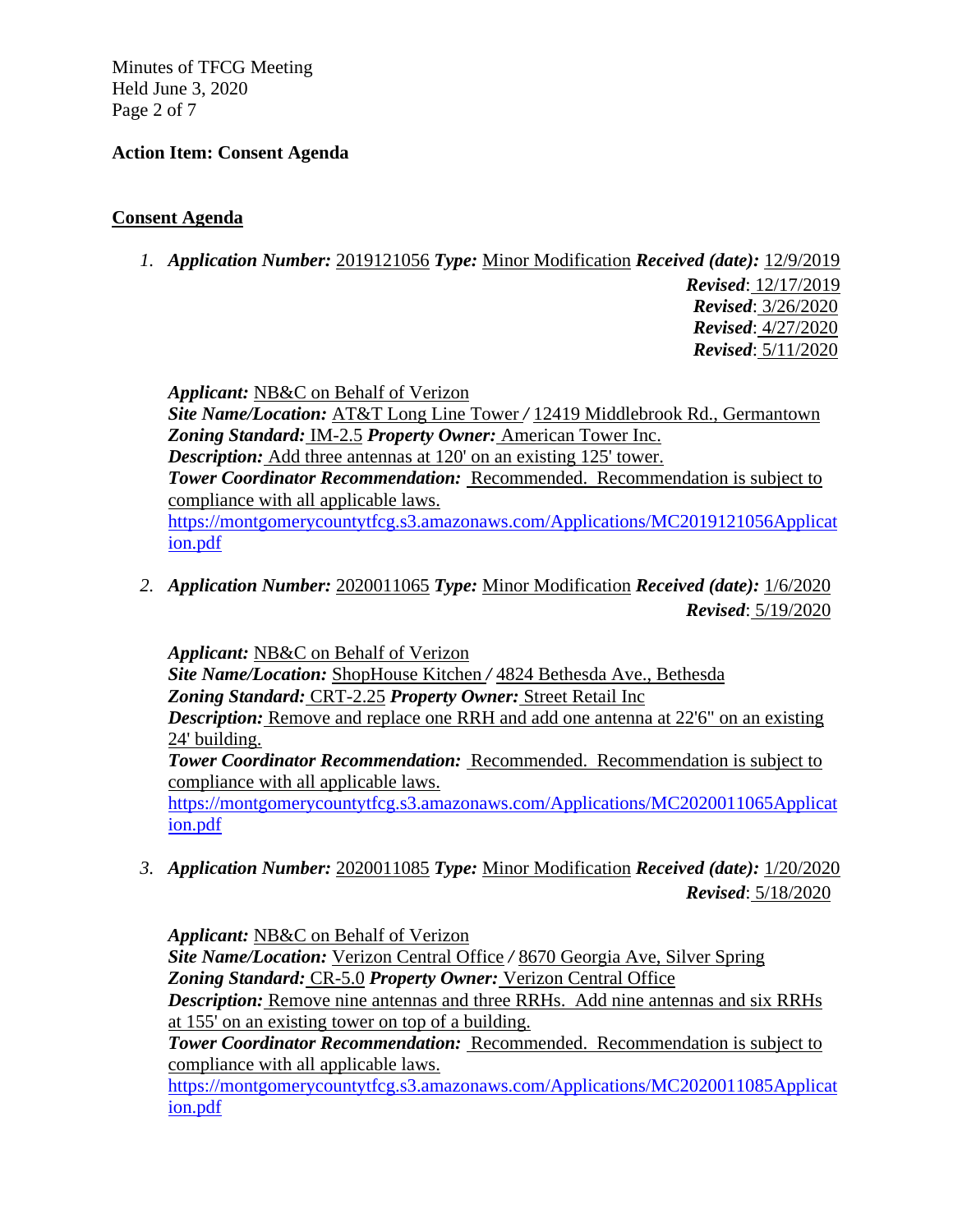Minutes of TFCG Meeting Held June 3, 2020 Page 3 of 7

> *4. Application Number:* 2020031121 *Type:* Minor Modification *Received (date):* 3/20/2020 *Revised*: 5/19/2020

*Applicant:* NB&C on Behalf of Verizon

*Site Name/Location:* Pooks Hill Apartments */* 3 Pooks Hill Rd., Bethesda *Zoning Standard:* R-H *Property Owner:* Pooks Hill Development Corp *Description:* Remove twelve antennas and nine RRHs. Add six antennas and six RRHs at 96' on an existing 87'4" building. *Tower Coordinator Recommendation:* Recommended. Recommendation is subject to compliance with all applicable laws. [https://montgomerycountytfcg.s3.amazonaws.com/Applications/MC2020031121Applicat](https://montgomerycountytfcg.s3.amazonaws.com/Applications/MC2020031121Application.pdf) [ion.pdf](https://montgomerycountytfcg.s3.amazonaws.com/Applications/MC2020031121Application.pdf)

*5. Application Number:* 2020031122 *Type:* Minor Modification *Received (date):* 3/26/2020 *Revised*: 5/13/2020

*Applicant:* NB&C on Behalf of T-Mobile

*Site Name/Location:* Clement Property */* 25201 Peach Tree Rd., Clarksburg *Zoning Standard:* AR *Property Owner:* Brinklow-Blocktown LLC

*Description:* Remove and replace six antennas and add three RRHs at 170' on an existing 190' monopole.

*Tower Coordinator Recommendation:* Recommended. Recommendation is subject to compliance with all applicable laws.

[https://montgomerycountytfcg.s3.amazonaws.com/Applications/MC2020031122+Applic](https://montgomerycountytfcg.s3.amazonaws.com/Applications/MC2020031122+Application.pdf) [ation.pdf](https://montgomerycountytfcg.s3.amazonaws.com/Applications/MC2020031122+Application.pdf)

*6. Application Number:* 2020041128 *Type:* Minor Modification *Received (date):* 4/24/2020 *Revised*: 5/8/2020

*Applicant:* Smartlink on Behalf of T-Mobile *Site Name/Location:* EZ Storage - Takoma Park */* 1352 Holton Ln., Adelphi *Zoning Standard:* CRT-2.5 *Property Owner:* Takoma Park Land LLP *Description:* Remove three antennas and three RRHs. Add six antennas and three RRHs at 62' on an existing 53' building. *Tower Coordinator Recommendation:* Recommended. Recommendation is subject to compliance with all applicable laws. [https://montgomerycountytfcg.s3.amazonaws.com/Applications/MC2020041128Applicat](https://montgomerycountytfcg.s3.amazonaws.com/Applications/MC2020041128Application.pdf) [ion.pdf](https://montgomerycountytfcg.s3.amazonaws.com/Applications/MC2020041128Application.pdf)

*7. Application Number:* 2020051134 *Type:* Minor Modification *Received (date):* 5/1/2020 *Revised*: 5/11/2020

*Applicant:* Advantage Engineers on Behalf of T-Mobile *Site Name/Location:* Park Montgomery Apts */* 8860 Piney Branch Rd., Silver Spring *Zoning Standard:* R-H *Property Owner:* Park Montgomery Limited Partnership *Description:* Remove four antennas and four RRHs. Add eight antennas and four RRHs at 141' on an existing 130' building.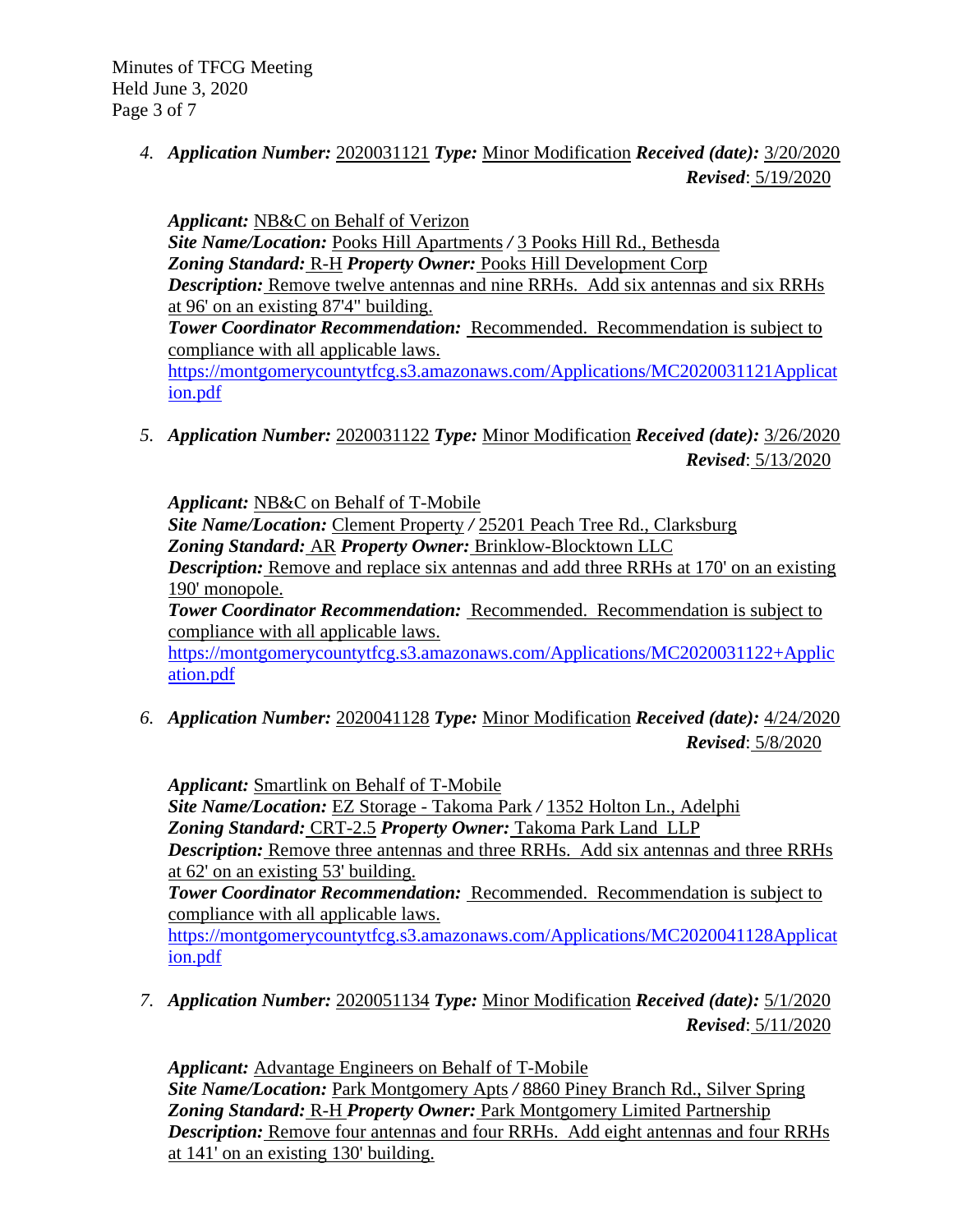*Tower Coordinator Recommendation:* Recommended. Recommendation is subject to compliance with all applicable laws. [https://montgomerycountytfcg.s3.amazonaws.com/Applications/MC2020051134Applicat](https://montgomerycountytfcg.s3.amazonaws.com/Applications/MC2020051134Application.pdf) [ion.pdf](https://montgomerycountytfcg.s3.amazonaws.com/Applications/MC2020051134Application.pdf)

*8. Application Number:* 2020051135 *Type:* Minor Modification *Received (date):* 5/1/2020 *Revised*: 5/11/2020

*Applicant:* Advantage Engineers on Behalf of T-Mobile *Site Name/Location:* Rock Creek Terrace Apts */* 12630 Veirs Mill Rd., Rockville *Zoning Standard:* R-10 *Property Owner:* Rock Creek Terrace LP

*Description:* Remove two antennas and one RRH. Add three antennas and three RRHs at 175' on an existing 156' building.

*Tower Coordinator Recommendation:* Recommended. Recommendation is subject to compliance with all applicable laws.

[https://montgomerycountytfcg.s3.amazonaws.com/Applications/MC2020051135Applicat](https://montgomerycountytfcg.s3.amazonaws.com/Applications/MC2020051135Application.pdf) [ion.pdf](https://montgomerycountytfcg.s3.amazonaws.com/Applications/MC2020051135Application.pdf)

*9. Application Number:* 2020051136 *Type:* Minor Modification *Received (date):* 5/1/2020 *Revised*: 5/14/2020 *Revised*: 5/15/2020

*Applicant:* Advantage Engineers on Behalf of T-Mobile *Site Name/Location:* Berkshire Towers */* 11235 Oak Leaf Dr., Silver Spring *Zoning Standard:* R-10 *Property Owner:* Enclave Holdings LLC *Description:* Remove five antennas and one RRH. Add six antennas and three RRHs at 174' on an existing 161' building.

*Tower Coordinator Recommendation:* Recommended. Recommendation is subject to compliance with all applicable laws.

[https://montgomerycountytfcg.s3.amazonaws.com/Applications/MC2020051136+Applic](https://montgomerycountytfcg.s3.amazonaws.com/Applications/MC2020051136+Application.pdf) [ation.pdf](https://montgomerycountytfcg.s3.amazonaws.com/Applications/MC2020051136+Application.pdf)

*10. Application Number:* 2020051143 *Type:* Minor Modification *Received (date):* 5/7/2020 *Revised*: 5/15/2020 *Revised*: 5/18/2020

*Applicant:* SBA on Behalf of T-Mobile

*Site Name/Location:* Earhart Monopole / 18920 Earhart Ct., Gaithersburg

*Zoning Standard:* IL-1.0 *Property Owner:* Storage Portfolio LLC

*Description:* Remove and replace three antennas and three RRHs at 100' on an existing 100' monopole.

*Tower Coordinator Recommendation:* Recommended. Recommendation is subject to compliance with all applicable laws.

[https://montgomerycountytfcg.s3.amazonaws.com/Applications/MC2020051143+Applic](https://montgomerycountytfcg.s3.amazonaws.com/Applications/MC2020051143+Application.pdf) [ation.pdf](https://montgomerycountytfcg.s3.amazonaws.com/Applications/MC2020051143+Application.pdf)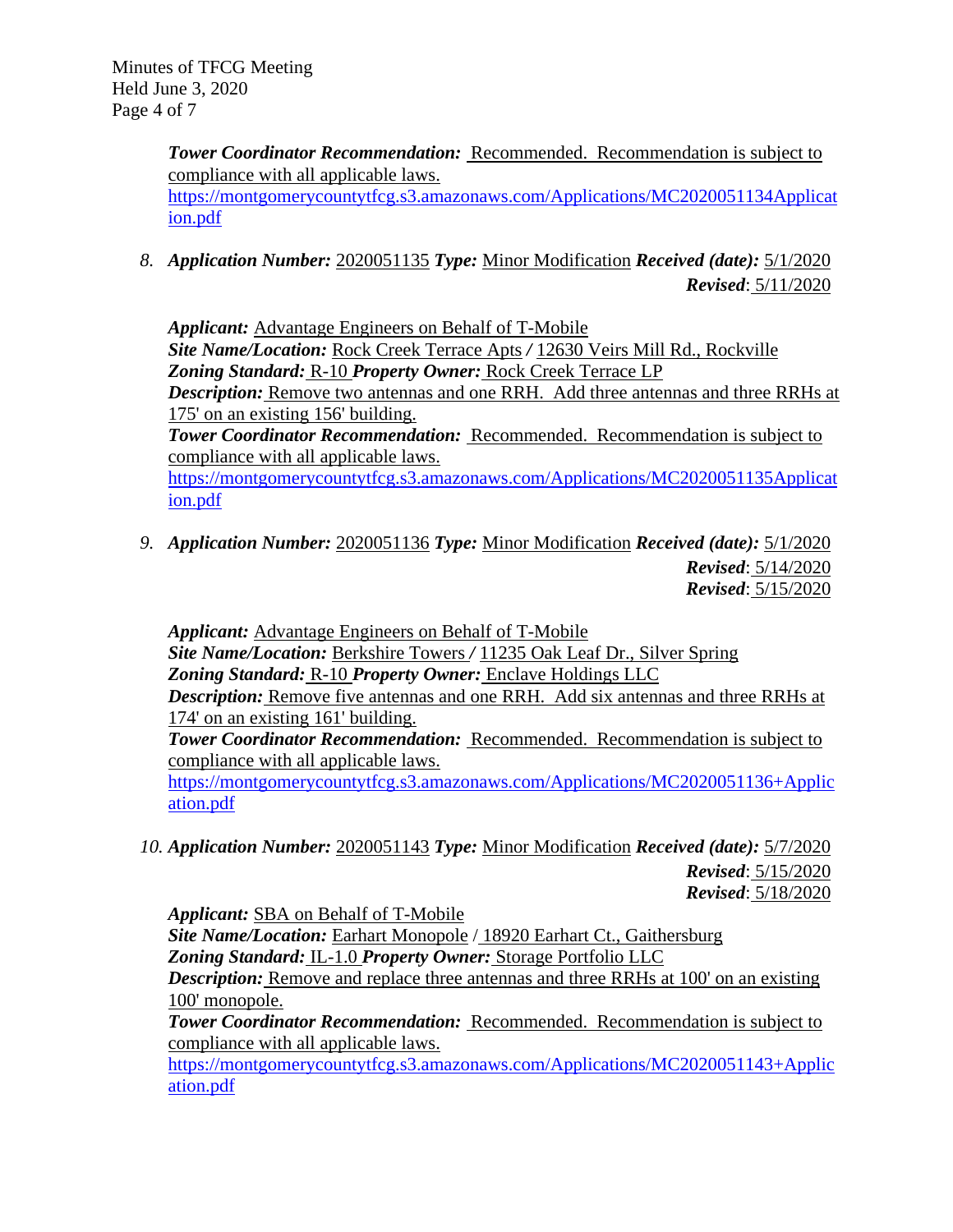Minutes of TFCG Meeting Held June 3, 2020 Page 5 of 7

> *11. Application Number:* 2020051147 *Type:* Minor Modification *Received (date):* 5/12/2020 *Revised*: 5/18/2020

*Applicant:* NB&C on Behalf of T-Mobile *Site Name/Location:* WSSC Great Seneca / 12600 Great Seneca Hwy., Germantown *Zoning Standard:* R-200 *Property Owner:* WSSC

*Description:* Remove three antennas. Add three antennas and three RRHs at 140' on an existing 228' tower.

*Tower Coordinator Recommendation:* Recommended on condition the applicant provides written approval from WSSC at the time of permitting. Recommendation is subject to compliance with all applicable laws.

[https://montgomerycountytfcg.s3.amazonaws.com/Applications/MC2020051147+Applic](https://montgomerycountytfcg.s3.amazonaws.com/Applications/MC2020051147+Application.pdf) [ation.pdf](https://montgomerycountytfcg.s3.amazonaws.com/Applications/MC2020051147+Application.pdf)

*12. Application Number:* 2020051148 *Type:* Minor Modification Received *(date):*5/12/2020 *Revised*: 5/18/2020

*Applicant:* NB&C on Behalf of T-Mobile

*Site Name/Location:* Walkers House */* 18700 Walkers Choice Rd, Gaithersburg *Zoning Standard:* R-10 *Property Owner:* Walker House Owner LLC

*Description:* Remove two antennas and one RRH. Add three antennas and three RRHs at 82'/85' on an existing 75' building.

*Tower Coordinator Recommendation:* Recommended. Recommendation is subject to compliance with all applicable laws.

[https://montgomerycountytfcg.s3.amazonaws.com/Applications/MC2020051148+Applic](https://montgomerycountytfcg.s3.amazonaws.com/Applications/MC2020051148+Application.pdf) [ation.pdf](https://montgomerycountytfcg.s3.amazonaws.com/Applications/MC2020051148+Application.pdf)

*13. Application Number:* 2020051144 *Type:* Minor Modification Received *(date):*5/12/2020 *Revised*: 5/20/2020

*Applicant:* Smartlink on Behalf of AT&T

*Site Name/Location:* Goldsboro Rd Site */* 6400 Goldsboro Rd., Bethesda *Zoning Standard:* CRT-0.75 *Property Owner:* 6400 Goldsboro LLC *Description:* Add three antennas and three RRHs at 90' on an existing 57'10" building. *Tower Coordinator Recommendation:* Recommended. Recommendation is subject to compliance with all applicable laws.

[https://montgomerycountytfcg.s3.amazonaws.com/Applications/MC2020051144Applicat](https://montgomerycountytfcg.s3.amazonaws.com/Applications/MC2020051144Applicat%20%20%20%20%20%20ion.pdf)  [ion.pdf](https://montgomerycountytfcg.s3.amazonaws.com/Applications/MC2020051144Applicat%20%20%20%20%20%20ion.pdf)

*14. Application Number:* 2020051150 *Type:* Minor Modification Received *(date):*5/13/2020 *Revised*: 5/22/2020 *Revised*: 5/26/2020

*Applicant:* Smartlink on Behalf of AT&T *Site Name/Location:* Crescent Bldg */* 4600 East-West Hwy., Bethesda *Zoning Standard:* CR-5.0 *Property Owner:* Bethesda Crescent 4600 CO Limited Partnership *Description:* Remove and replace eight antennas and four RRHs at 138' on an existing 128'6" building.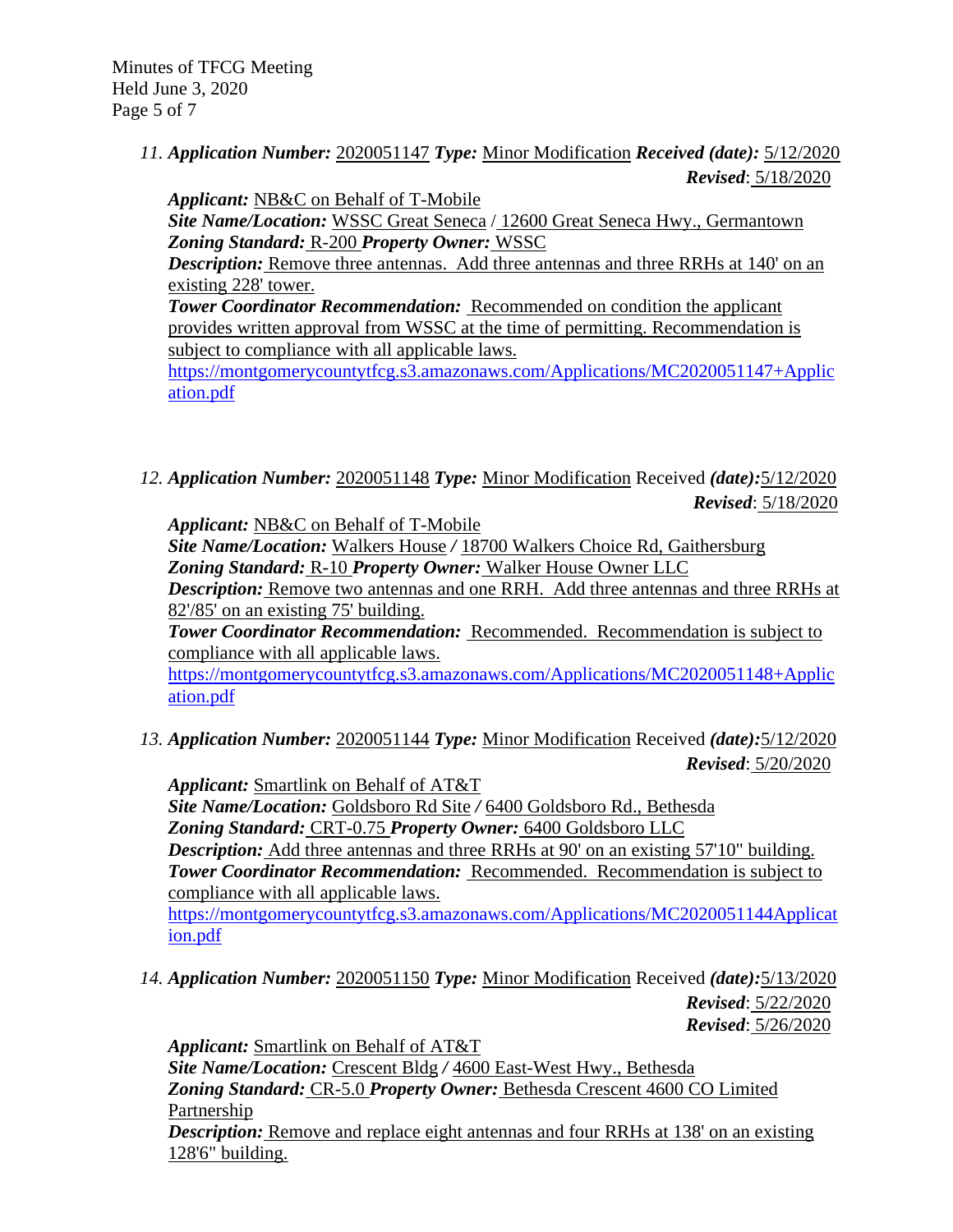*Tower Coordinator Recommendation:* Recommended. Recommendation is subject to compliance with all applicable laws. [https://montgomerycountytfcg.s3.amazonaws.com/Applications/MC2020051150Applicat](https://montgomerycountytfcg.s3.amazonaws.com/Applications/MC2020051150Application.pdf)

[ion.pdf](https://montgomerycountytfcg.s3.amazonaws.com/Applications/MC2020051150Application.pdf)

*15. Application Number:* 2020051159 *Type:* Minor Modification Received *(date):*5/14/2020 *Revised*: 5/20/2020

*Applicant:* Smartlink on Behalf of AT&T *Site Name/Location:* Bradley Water Tank 2 */* 5603 Radnor Rd, Bethesda *Zoning Standard:* R-90 *Property Owner:* WSSC

*Description:* Remove and replace three antennas. Add three RRHs at 110' on an existing 102' water tank.

**Tower Coordinator Recommendation:** Recommended on condition the applicant provides written approval from WSSC at the time of permitting. Recommendation is subject to compliance with all applicable laws.

[https://montgomerycountytfcg.s3.amazonaws.com/Applications/MC2020051159Applicat](https://montgomerycountytfcg.s3.amazonaws.com/Applications/MC2020051159Application.pdf) [ion.pdf](https://montgomerycountytfcg.s3.amazonaws.com/Applications/MC2020051159Application.pdf)

*16. Application Number:* 2020051163 *Type:* Minor Modification *Received (date):* 5/19/2020 *Revised*: 5/21/2020

*Applicant:* NB&C on Behalf of Verizon

*Site Name/Location:* Pepco 660-S */* 11200 Deborah Dr, Bethesda

*Zoning Standard:* R-90 *Property Owner:* Pepco

*Description:* Remove and replace six antennas. Add six RRHs at 141' on an existing 146' tower.

**Tower Coordinator Recommendation:** Recommended. Recommendation is subject to compliance with all applicable laws.

[https://montgomerycountytfcg.s3.amazonaws.com/Applications/MC2020051163Applicati](https://montgomerycountytfcg.s3.amazonaws.com/Applications/MC2020051163Application.pdf) [on.pdf](https://montgomerycountytfcg.s3.amazonaws.com/Applications/MC2020051163Application.pdf)

*17. Application Number:* 2020051164 *Type:* Minor Modification Received *(date):*5/19/2020 *Revised*: 5/21/2020

*Applicant:* NB&C on Behalf of Verizon *Site Name/Location:* Fire Station 31 */* 12100 Darnestown Rd, Gaithersburg *Zoning Standard:* R-200 *Property Owner:* Montgomery County *Description:* Remove six antennas and three RRHs. Add six antennas and six RRHs at 103' on an existing 160' monopole. *Tower Coordinator Recommendation:* Recommended. Recommendation is subject to compliance with all applicable laws. [https://montgomerycountytfcg.s3.amazonaws.com/Applications/MC2020051164Applicat](https://montgomerycountytfcg.s3.amazonaws.com/Applications/MC2020051164Application.pdf) [ion.pdf](https://montgomerycountytfcg.s3.amazonaws.com/Applications/MC2020051164Application.pdf)

*18. Application Number:* 2020051165 *Type:* Minor Modification Received *(date):*5/20/2020 *Revised*: 5/26/2020

*Applicant:* Advantage Engineers on Behalf of T-Mobile *Site Name/Location:* Takoma Business Center*/* 6930 Carroll Ave, Takoma Park *Zoning Standard:* CRT-1.5 *Property Owner:* Takoma Business Center LLC